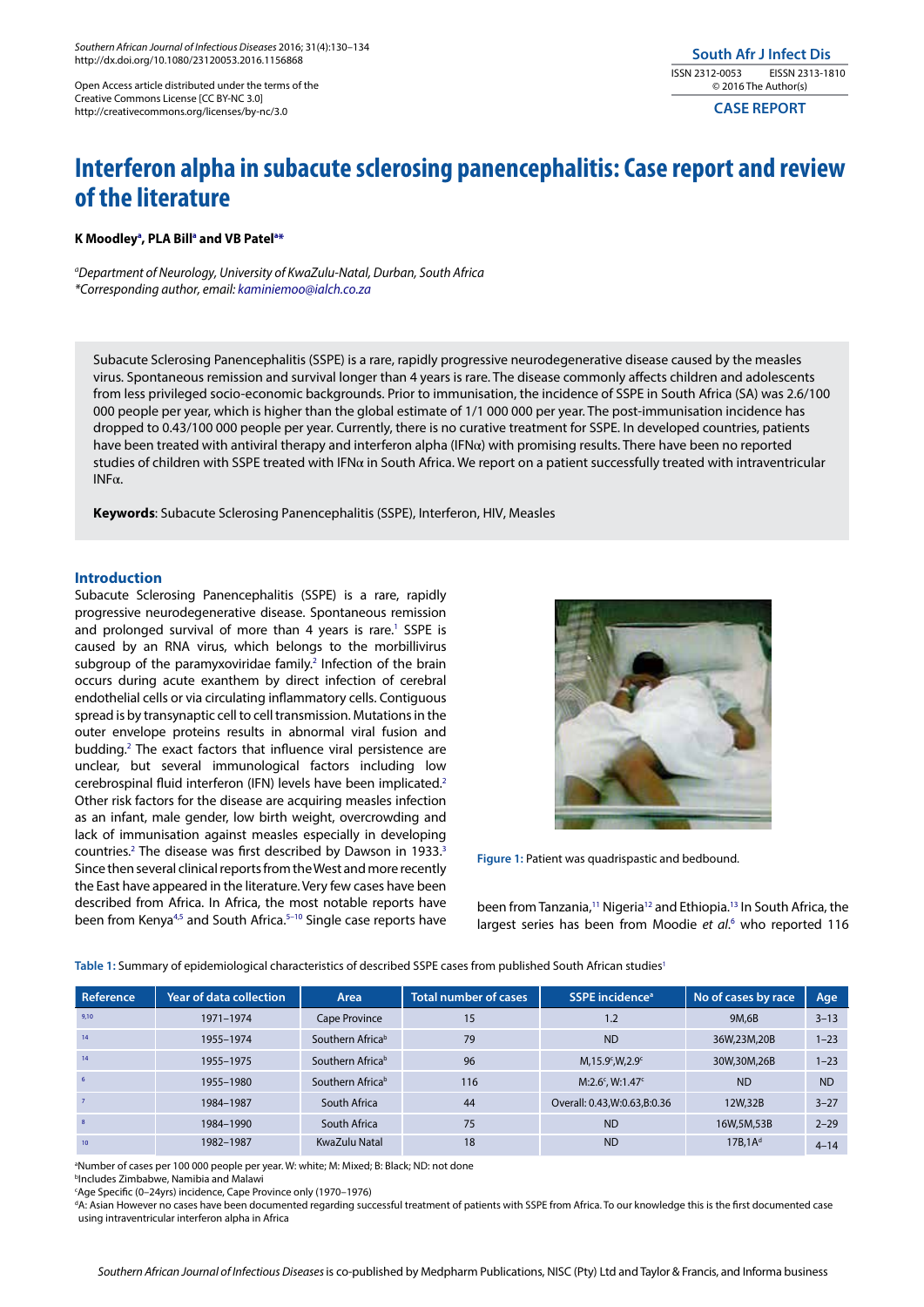Schoub et al.,<sup>8</sup> McDonald et al. <sup>9</sup> and Moodley et al.<sup>10</sup> (Table 1). **Case report** The patient was a 19-year-old black African woman who

cases of SSPE. Other cases in South Africa are from Carman *et al*., 7

**Figure 3:** MRI brain at admission shows periventricular white matter

hyperintensities.

presented in 2006 with a 3-year history of worsening myoclonic jerks of her body. Her family noticed intellectual and psychosocial declines over 3 years. Her scholastic performance had significantly declined requiring her to repeat several years at school. In the last 6 months prior to admission, she complained of deteriorating vision. She had had measles at 4 months of age and needed hospitalisation. She was not vaccinated against measles as an infant.

On examination she had intermittent myoclonic jerks of all her extremities at intervals of 10 to 15 s. Her height and head circumference were normal for her age. Her general examination and systemic examination were normal. She was conscious and aware of her environment but unable to speak. She could obey simple verbal commands. Cranial nerve examination revealed bilateral optic atrophy and slow saccadic eye movements. Motor examination revealed quadrispasticity with dystonic posturing of the right toe. Her reflexes, including her jaw jerk, were brisk; and, she had bilateral extensor plantar responses. Her power, sensation and coordination could not be assessed. She was unable to stand or walk (Figure 1).

**Figure 5:** Patient is well, able to walk and converse normally and has no myoclonic jerks.

The electroencephalogram (EEG) showed a slow background with intermittent bursts of periodic large amplitude complexes occurring every 10 to15 s, coincident with the myoclonic jerks (Figure 2). There was no epileptiform activity or asymmetry. The history, clinical and laboratory findings (Table 2) were diagnostic of Stage 3a SSPE.4 Measles-specific cerebrospinal spinal fluid (CSF) oligoclonal bands were positive. We were unable to acquire measles IgG titres in the CSF or serum. An MRI of her brain at admission showed periventricular white matter hyperintensities (Figure 3).

In view of her advanced disease, we opted to treat her with intraventicular interferon alpha at a dose of 1.5 million units on alternate days for 6 weeks through an Ommaya Reservoir. Increased somnolence was the main side effect that she experienced. Her response to treatment was monitored clinically, electrophysiologically and serologically.

Four weeks into her treatment she showed remarkable improvement. She was able to communicate fluently. Her spasticity and myoclonic jerks had resolved. She was able to walk unaided. Her EEG improved, showing a normal background with no periodic bursts (Figure 4). Repeat neuropsychometric tests and the Neurology Disability Index confirmed significant improvement over time when compared to her baseline. Her mini-mental state examination (MMSE) improved from 12/30 to









**Figure 4:** EEG at 9 months post treatment (July 2007) showing significant improvement in the EEG with a normal background without

periodic complexes.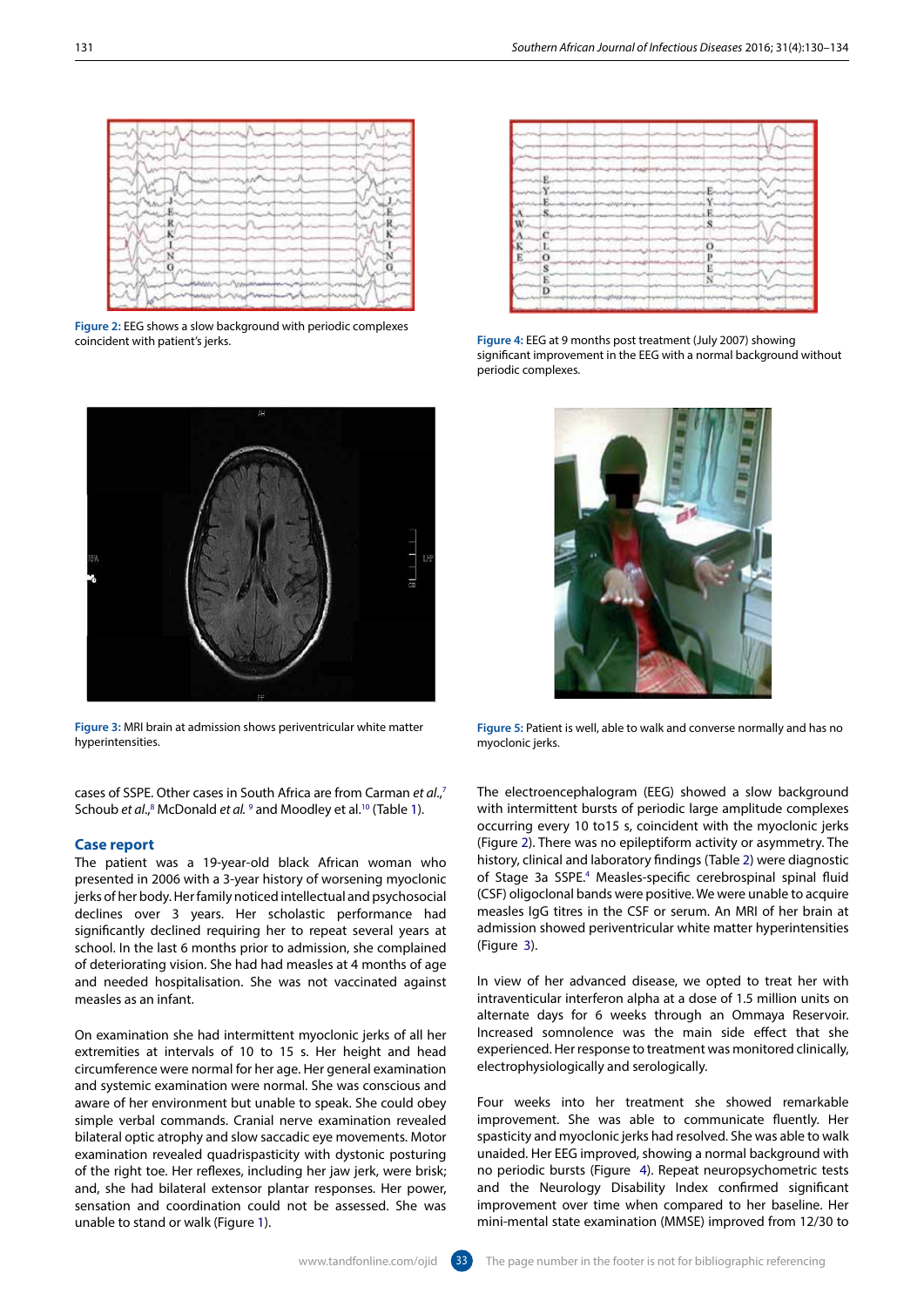

**Figure 6:** Brain MRI 30 months after treatment (April 2008), showing progressive periventricular white matter hyperintensities.

22/30 four months post treatment, and was normal at 9 months post treatment (Figure 5). At 9 months post treatment, a repeat CSF examination for measles IgG antibodies was negative. She remained well for the next 30 months post treatment. She returned home where she was able to perform activities of daily living. She later returned to school, was able to interact with her peers and learn new information.



**Figure 7:** Chest X-ray 30 months after treatment (April 2008), showing hilar infiltrates.

Subsequently, she deteriorated cognitively and was unable to talk, walk or interact with her environment. She developed myoclonic jerks. She was readmitted for a relapse of her SSPE which was confirmed by recurrence of her periodic complexes on a slow EEG background, and her repeat measles specific antibodies in the CSF were again positive.

| <b>Blood tests</b>                 |                               | <b>Reference ranges</b>                |
|------------------------------------|-------------------------------|----------------------------------------|
| Haemoglobin                        | $13.3$ g/dl                   | 12-15 g/dl                             |
| Platelets                          | $397 \times 10^9$ cells/l     | 186-450 $\times$ 10 $^{\circ}$ cells/l |
| White blood cell count             | $5 \times 10^9$ cells/l       | $4-12 \times 10^9$ cells/l             |
| Erthrocyte sedimentation rate      | 56 mm/hr                      | $0-10$ mm/hr                           |
| Urea and electrolytes              | Normal                        |                                        |
| Calcium, magnesium and phosphate   | Normal                        |                                        |
| Thyroid function test              | Normal                        |                                        |
| Copper                             | Normal                        |                                        |
| Caeruloplasmin                     | Normal                        |                                        |
| Human immunodeficiency virus (X2)  | Negative                      |                                        |
| Rapid Plasma Reagin test           | Negative                      |                                        |
| Antinuclear factor                 | Negative                      |                                        |
| Measles IgG                        | Positive                      |                                        |
| <b>Cerebral spinal fluid</b>       |                               |                                        |
| Protein                            | $0.08$ g/l                    | $0.15 - 0.45$ g/l                      |
| Globulins                          | Not increased                 |                                        |
| Glucose                            | 5.3 mmol/l                    | 2.2-3.9 mmol/l                         |
| PCR (HSV, CMV, HZ, enteroviruses)  | Negative                      |                                        |
| Cytology                           | Negative                      |                                        |
| Measles-specific oligoclonal bands | Positive                      |                                        |
| Measles-specific ELISA antibodies  | Positive                      |                                        |
| Imaging                            |                               |                                        |
| CT brain                           | Normal                        |                                        |
| <b>MRI</b>                         | White matter hyperintensities |                                        |
| <b>CXR</b>                         | Normal                        |                                        |

#### **Table 2:** Investigations on admission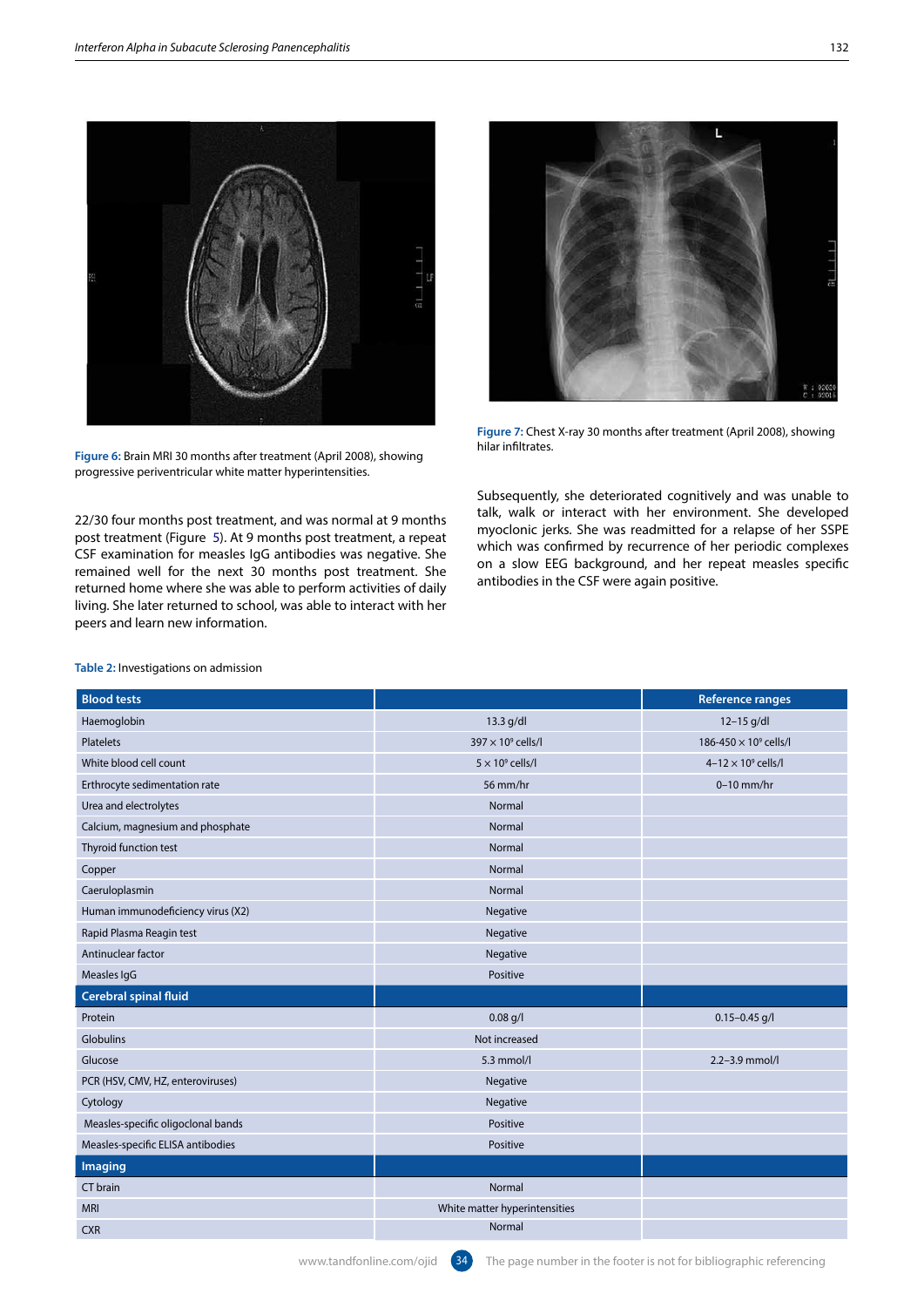| <b>Author</b>     | Reference | Place and date of<br>study | Number of<br>patients | <b>Maximum</b><br>dosage | <b>Duration of</b><br>follow up | <b>Outcome</b>                                      |
|-------------------|-----------|----------------------------|-----------------------|--------------------------|---------------------------------|-----------------------------------------------------|
| Banu Anlar et al. | 24        | Turkey(1986-1991)          | 22                    | I MU/week                | 56-108 months                   | 50% Remission, 22%<br>Stabilised, 28%<br>Progressed |
| Masahito Miyazaki | 25        | Japan(1985-2003)           |                       | 3 MU/week                | 18 years                        | Remission for 8 years                               |
| Panitchi          | 26        | Japan(1986)                | 3 (Stage 2/3)         | unknown                  | $±$ 2 years                     | 100% Remission                                      |
| Steiner           | 27        | Israel(1989)               |                       | 1 MU twice/week          | $±$ 2 years                     | 100% remission                                      |
| Kurata            | 28        | Japan                      | 1 (Stage 2B)          | 3 MU/week                | 6 months                        | Improved                                            |
| Horiguchi         | 29        | Japan                      |                       | 6 MU/week                | 4 years                         | Improved                                            |

### **Table 3:** Outcome of patients treated with intraventricular IFNα

Magnetic resonance imaging (MRI) of her brain showed multiple T2 and flair hyperintensities in the periventricular regions with extension into centrum semi-ovale (Figure 6). She was given 3 doses of intraventricular interferon alpha but continued to deteriorate. Her chest radiograph was suggestive of pulmonary tuberculosis (PTB) (Figure 7), despite there being no microbiological confirmation of the disease. A human immunodeficiency virus (HIV) test, which was initially negative, was now positive. Her CD4 count was 160 cells/mm<sup>3</sup> and her viral load was 17 000 copies/ml. The interferon alpha was discontinued as we were unsure of its effect on HIV or PTB. She was commenced on antituberculosis treatment, empirical cotrimoxazole for possible cerebral toxoplasmosis and *Pneumocystis carinii* chest infection. She was not commenced on antiretrovirals as she was significantly ill at this stage and may have deteriorated further with a possible immune reconstitution inflammatory syndrome (IRIS), or from side effects of the drug. Despite the above treatment she continued to deteriorate and later demised. The family refused a postmortem examination.

### **Discussion**

No curative therapy is currently available for SSPE. Suggested pharmacological management includes disease modifying agents and symptomatic treatment. Disease modifying treatment includes antiviral agents, such as isoprinosine and interferon alpha administered via the intraventricular route. Thus far the most promising results are seen with interferon alpha administered via the intraventricular route. Interferon alpha activates natural killer (NK) cells and directly inhibits viral replication. Studies have shown that interferon alpha levels are low in patients with SSPE and *in vitro* studies of patient-derived peripheral mononuclear cells fail to produce interferon alpha in response to stimulation. Exogenous interferon alpha may potentiate the activity of NK cells and promote clearance of the virus.15

Various studies listed in Table 3 demonstrate the benefit of intraventricular interferon alpha. However, most of the above are limited to case reports. These studies show that remission rates are still far higher than documented spontaneous remission rates of 5–10%.15

Results are highly variable using antiviral drugs alone. Jones et al.16 reported that inosiplex prolongs survival in SSPE. Other studies<sup>17</sup> showed that inosiplex had no benefit when compared to controls. This is contrary to a large international multicentre study by Gascon<sup>18</sup> consisting of 121 patients randomised to either inosiplex (62 patients) or combined inosiplex and interferon alpha (59 patients). This study showed no statistical difference between the

2 treatment groups implying that inosiplex used alone is also efficacious. The above studies demonstrate that treatment induced remission, approximately 35%, is far higher than the 5–10% documented spontaneous remission.

High dose Ribavirin combined with intravenous (IV) IFN also showed improvement in 2 patients.<sup>19,20</sup> Smaller studies using combination therapy with inosiplex and lamuvidine with subcutaneous interferon alpha showed no benefit compared to control groups.<sup>21</sup>

Cimetidine<sup>22</sup> and IV gammaglobulin<sup>23</sup> also showed no benefit.

Our patient is the first documented case of successful treatment with intraventricular IFNα in Africa. Our patient unfortunately demised at 30 months post treatment, possibly related to complications of acquired HIV as an opportunistic disease. Whether the HIV infection accelerated the replication of the measles virus, or whether she relapsed due to treatment failure remains uncertain. Recent case reports have suggested that there is an increase incidence of SSPE in the HIV-positive population,30,31 and that the presentation of SSPE may be more fulminant in the setting of HIV.<sup>30,31</sup> Therefore, it is possible that her relapse may have been accelerated by her HIV co-infection.

Furthermore, it is possible that the measles infection resulted in accelerated progression of her HIV as she rapidly developed Stage 4 AIDS within a short space of time.

## **Conclusion**

The above case as well as various other case reports and studies indicate that intraventricular IFN $\alpha$  is able to positively alter the natural history of a fatal disease. Even though treatment induced remissions are temporary, the impact it has on patients' lives is clinically significant and may last for several years. The role of interferon alpha in measles encephalitis may extend beyond SSPE to other forms of measles encephalitides, such as inclusion body encephalitis. Further randomised trials are needed to evaluate the use of interferon alpha alone or in combination with other antiviral or immune modulating drugs in SSPE and other measles encephalitides. This is necessary to clearly establish its efficacy, effective dose, duration of treatment and define retreatment strategies. The cost of treatment, however, remains prohibitive for developing countries.

The outcome in this patient is unfortunate and is a learning curve in terms of counselling our patients against the common ills in South Africa, especially against preventable diseases such as HIV.